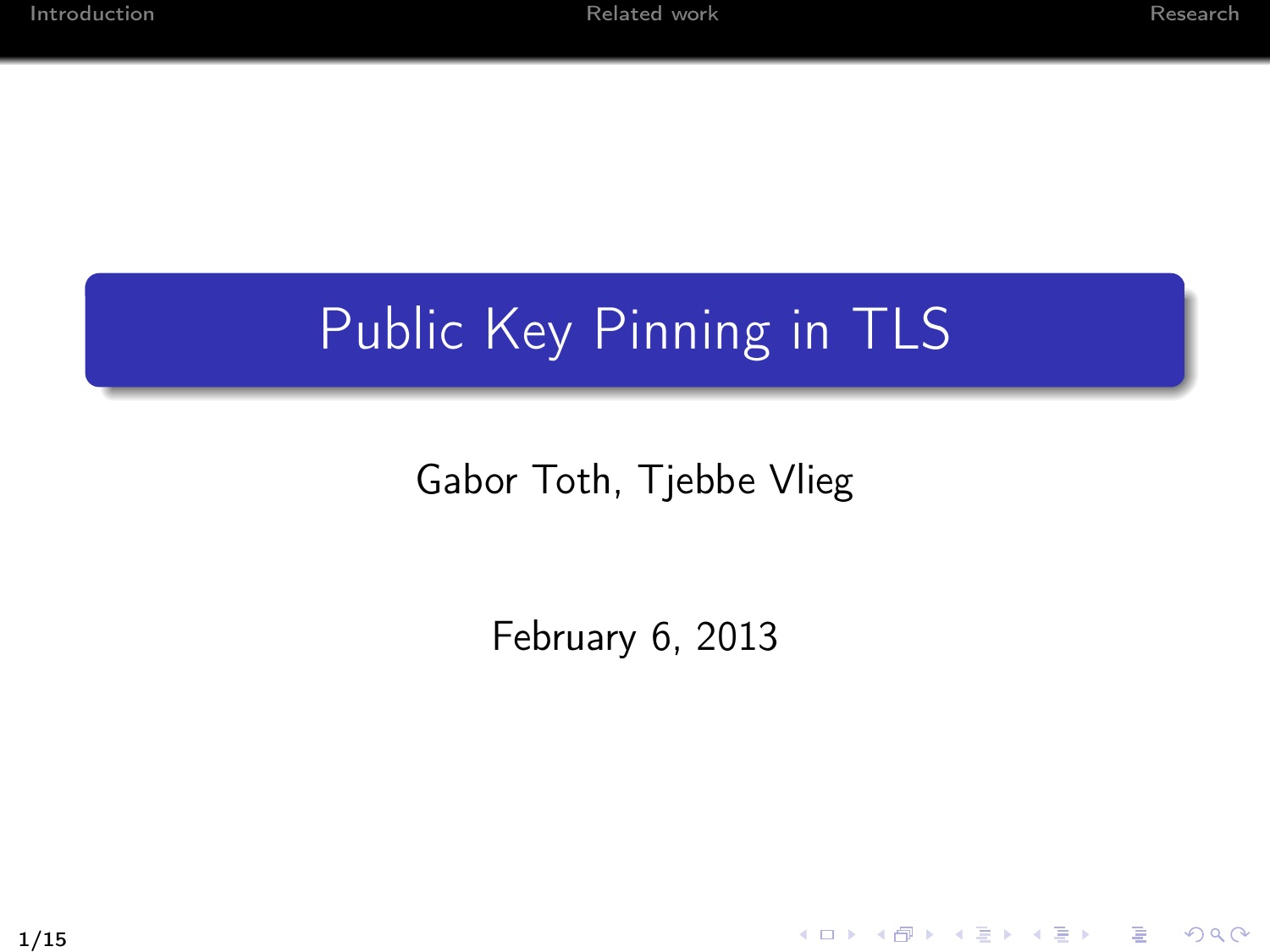# Problems with X.509 PKI

- Security breaches certificate authorities (e.g. COMODO, DigiNotar)
- Issuance of intermediate CA certificates to wrong entities (e.g. TÜRKTRUST)
- <span id="page-1-0"></span>Government controlled CAs could issue certificates for use in MitM attacks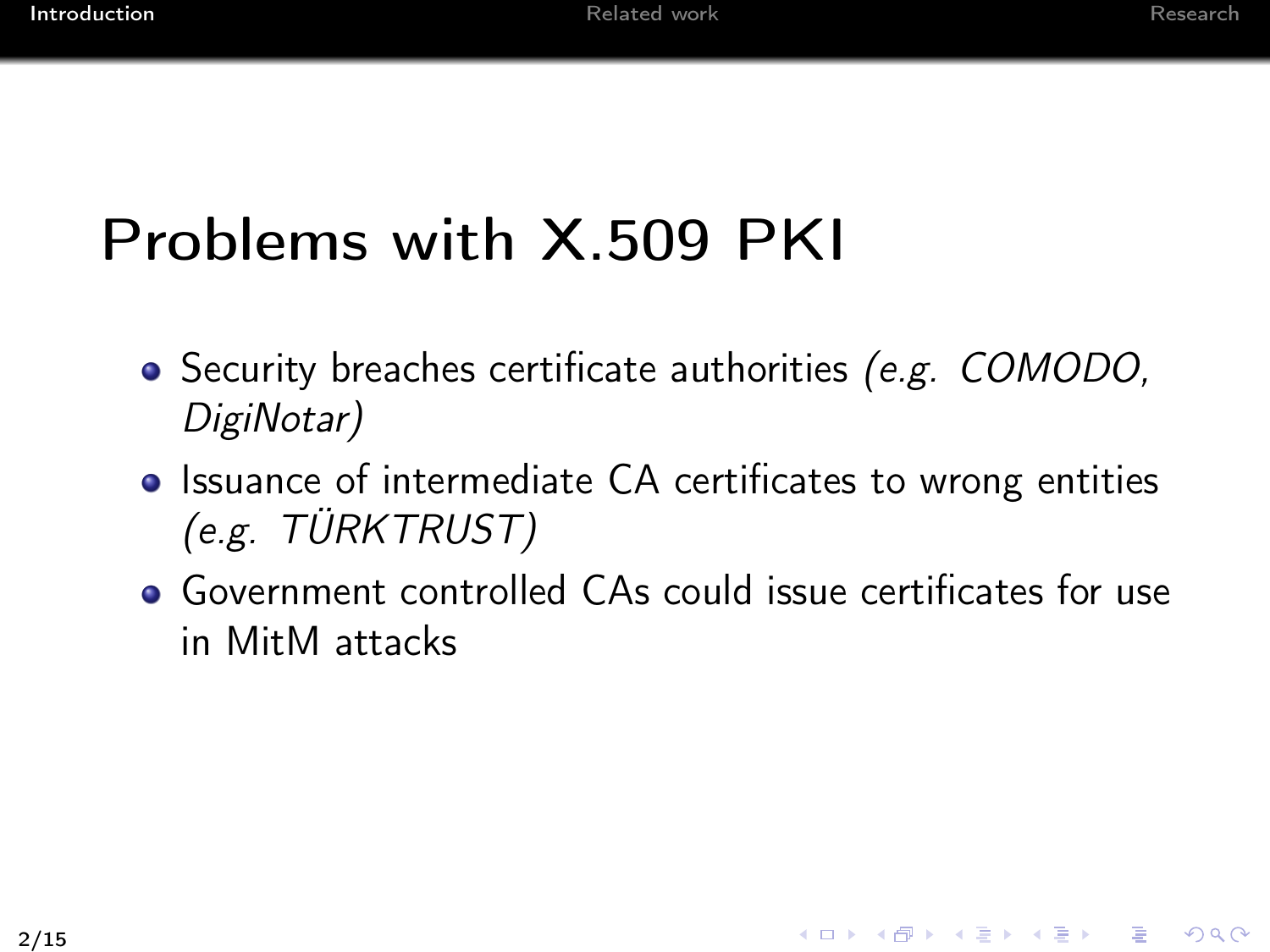<span id="page-2-0"></span>K ロ ▶ K 레 ▶ K 코 ▶ K 코 ▶ 『코』 YO Q @

# Trust-on-first-Use (TOFU)

- First encountered public key or certificate is trusted
- Warning if public key changed
- Examples:
	- OpenSSH
	- **Certificate Patrol**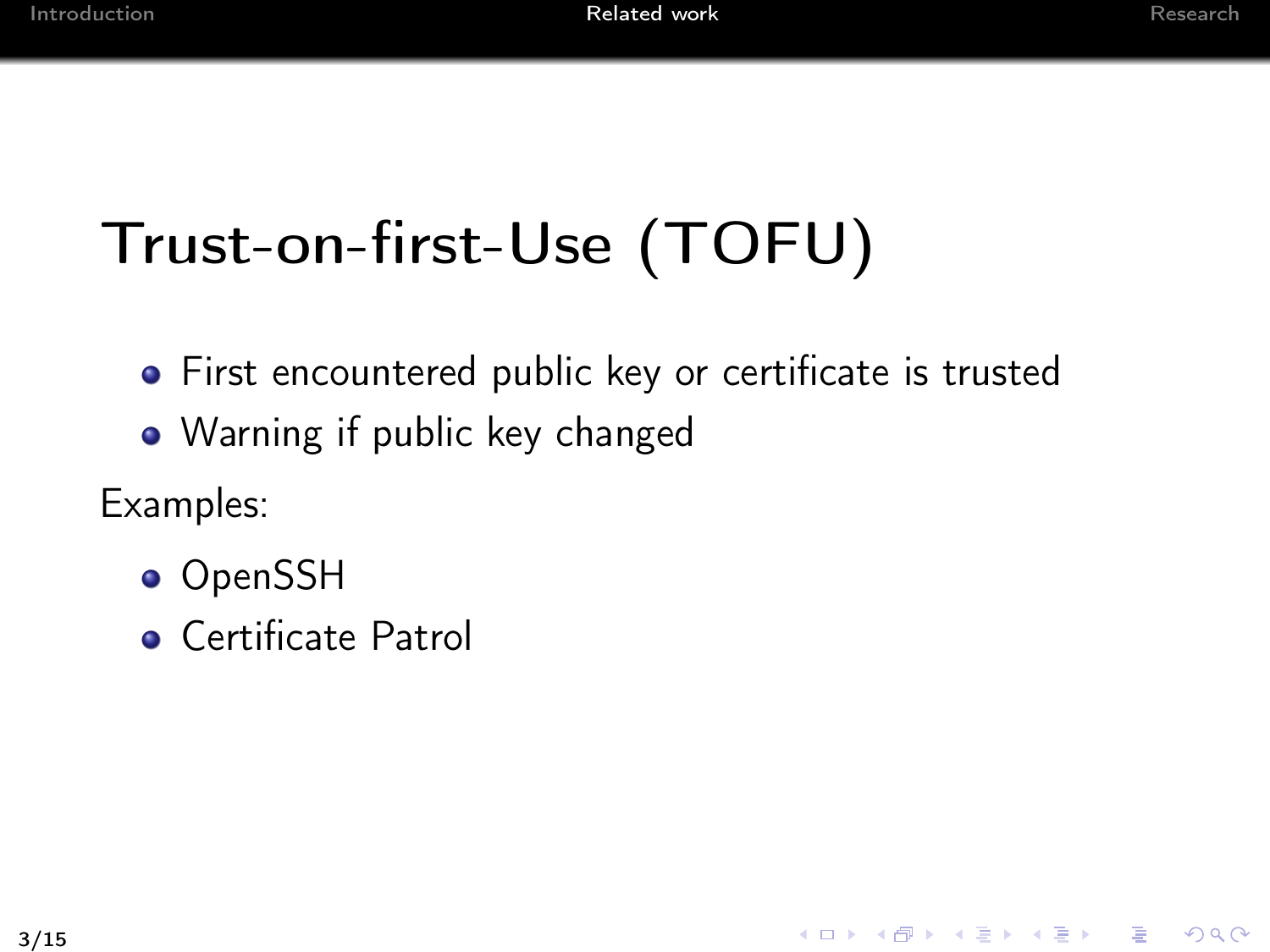# Notary Services

- Notary services probe certificates of hosts from different network locations
- Client verifies public key or certificate using notary servers
- Examples:
	- Perspectives
	- **•** Convergence
	- **o** Crossbear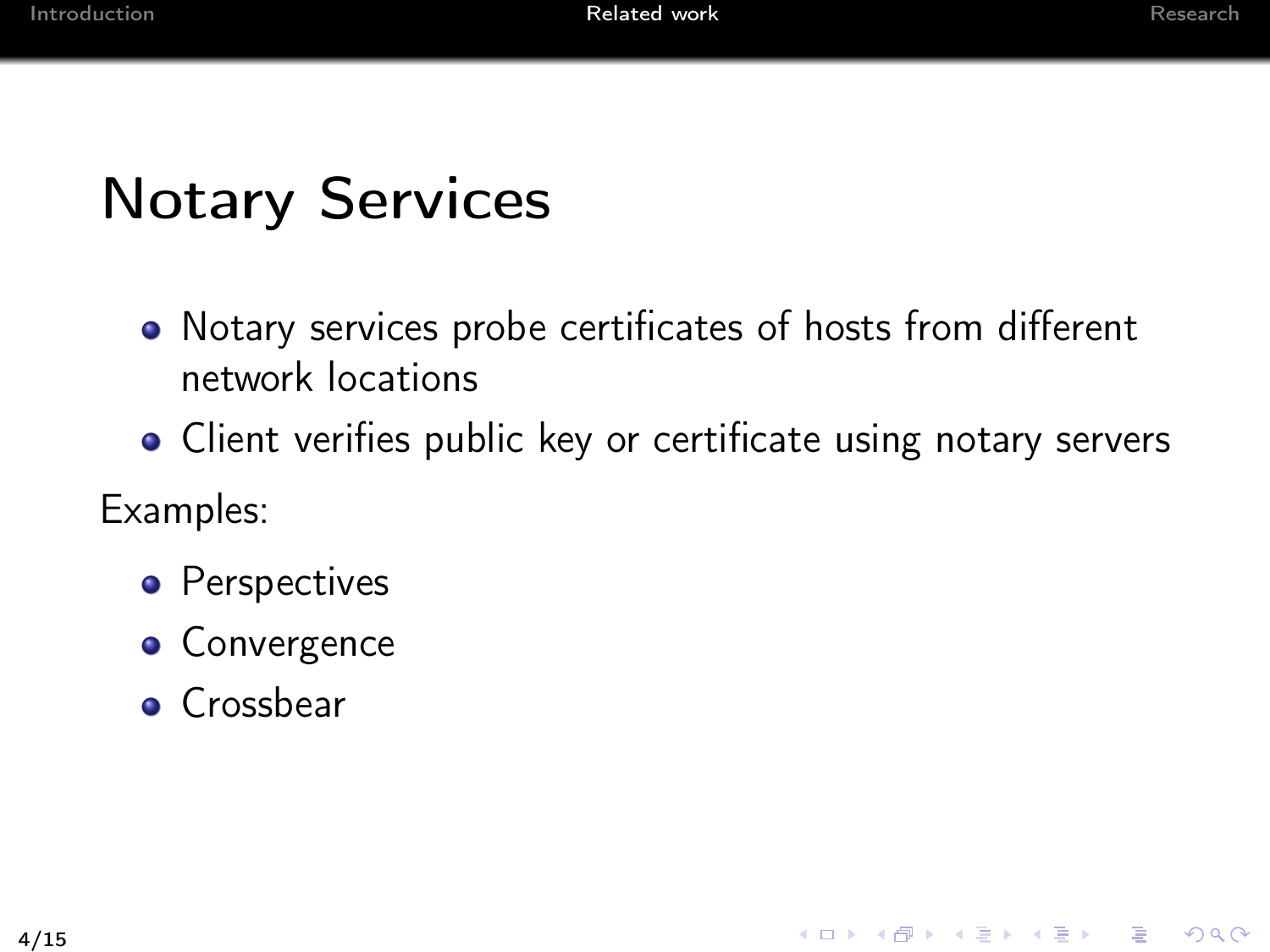KID KADIK KEIK EI ONG

#### Pinning Protocols

- A protocol is used by the server to publish a pinned public key or certificate
- This key must be used in subsequent sessions

Examples:

- DNS-Based Authentication of Named Entities (DANE)
- **•** Trust Assertions for Certificate Keys (TACK)
- Public Key Pinning Extension for HTTP (websec-key-pinning)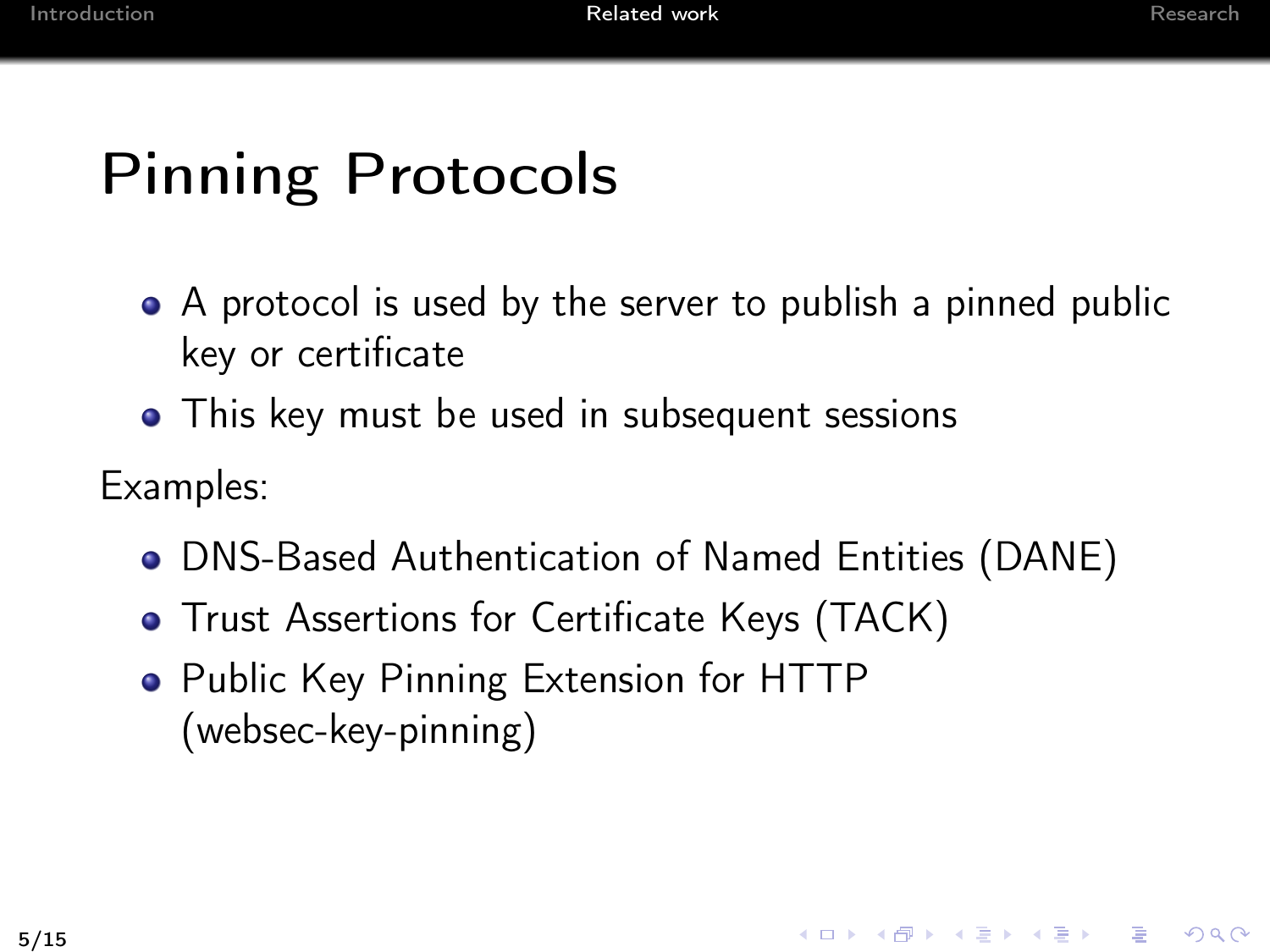#### Research Question

<span id="page-5-0"></span>How can we provide additional TLS certificate verification methods for applications, to bridge the gap until a proper pinning protocol becomes widespread?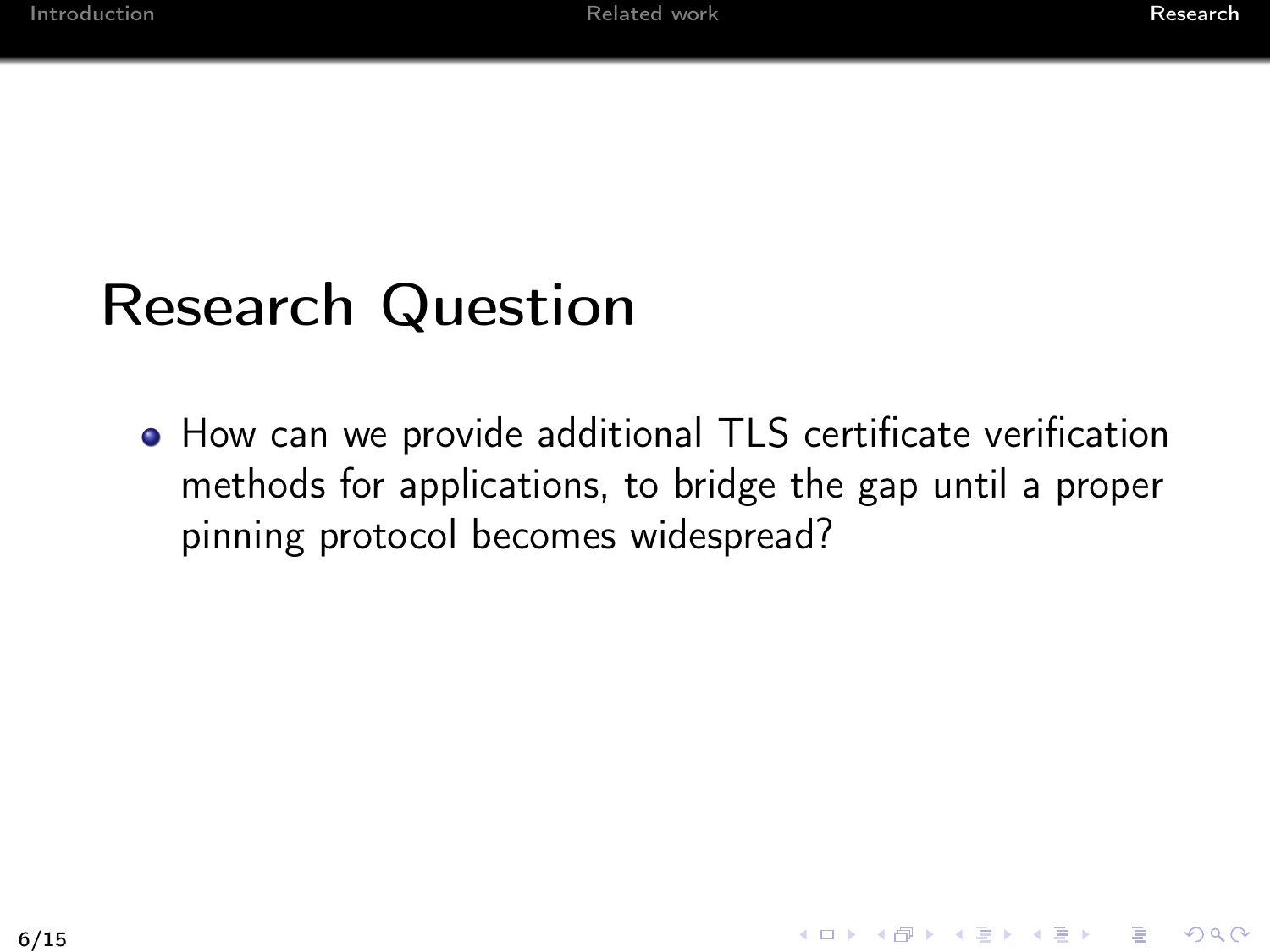# Public key pinning with TOFU

- Long-term solution is the use of pinning protocols
- Interim solution is pinning with a TOFU scheme
- Pinning functionality should be available to all applications
- Implemented as a library instead of a browser add-on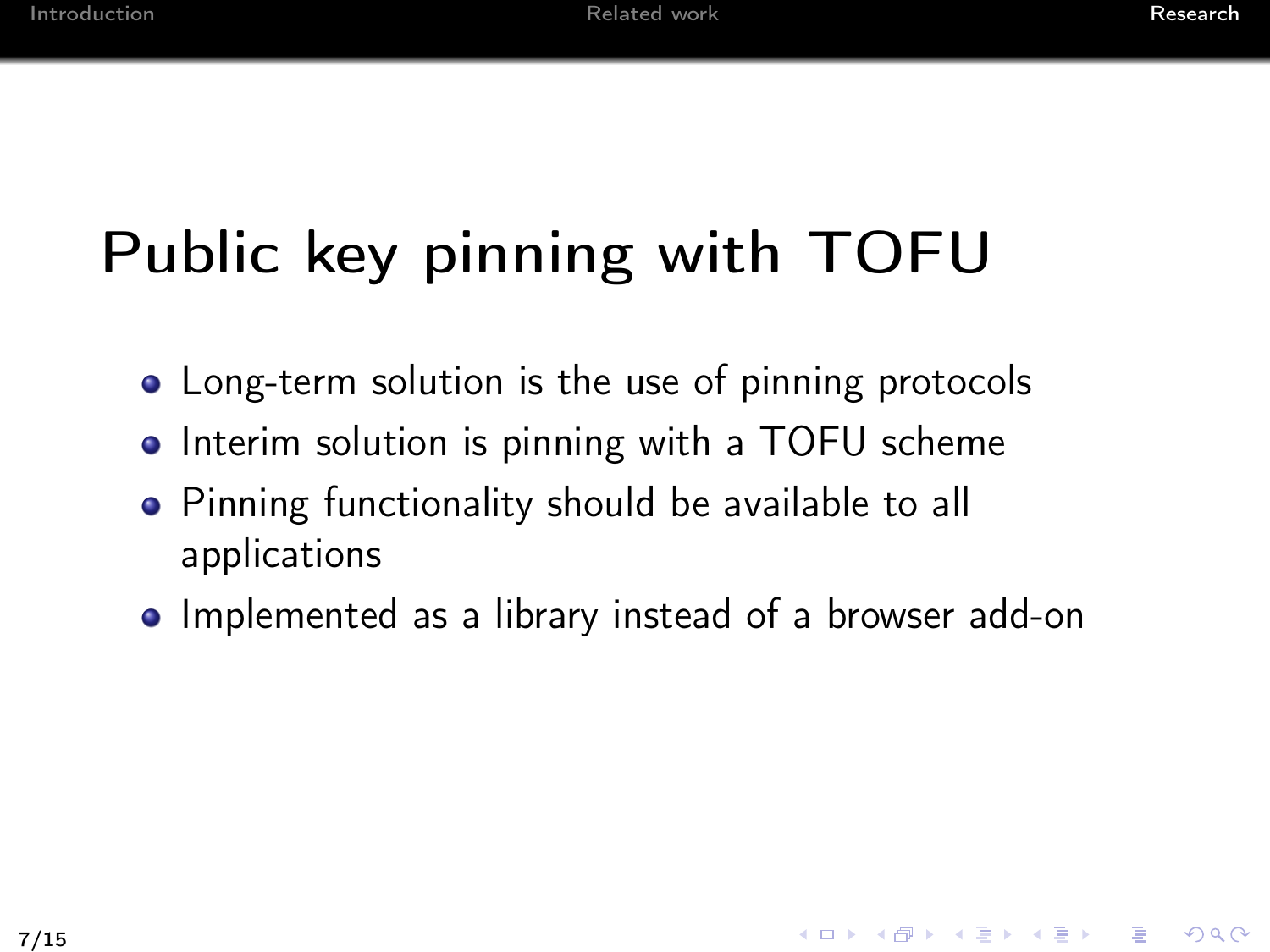KID KADIK KEIK EI ONG

# TLS libraries on Linux

- The most popular ones are OpenSSL, GnuTLS, and NSS
- They provide certificate chain verification functionality
- Different implementations using different trust stores
- Sharing trust policy is desired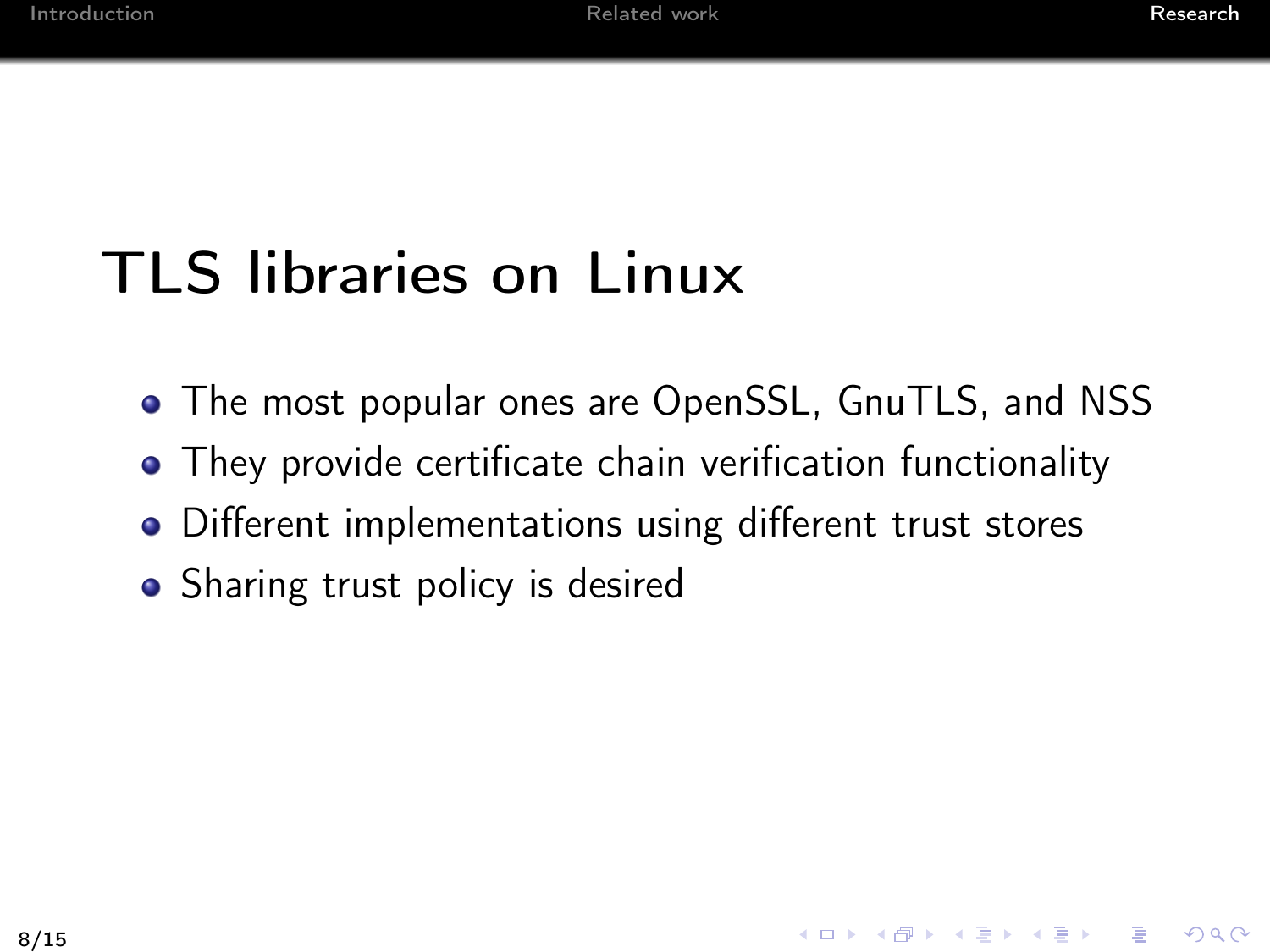# Steps of verifying certificates

- **•** first verify certificate chain using a pinning protocol
- $\bullet$  if not available
	- verify chain against local trust store
		- **•** revocation lists
		- **o** trusted CAs
		- manually trusted or blacklisted certificates
	- if successfully verified, check local pinning database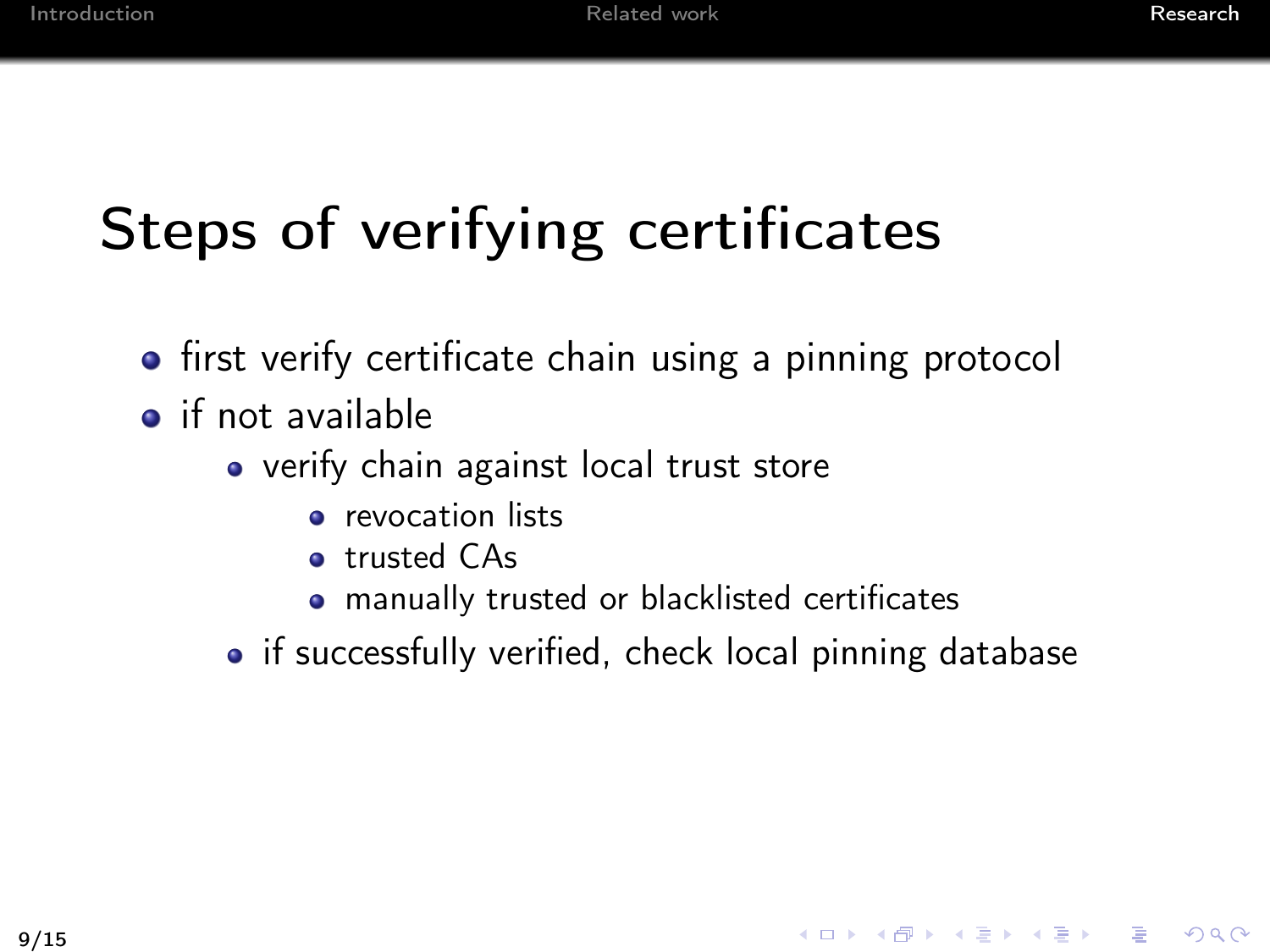## Storage model

- Local database with pinning information
- Peers associated with one or more pinned public keys
- Some large sites use multiple active certificates for the same host
- Store each certificate encountered for a peer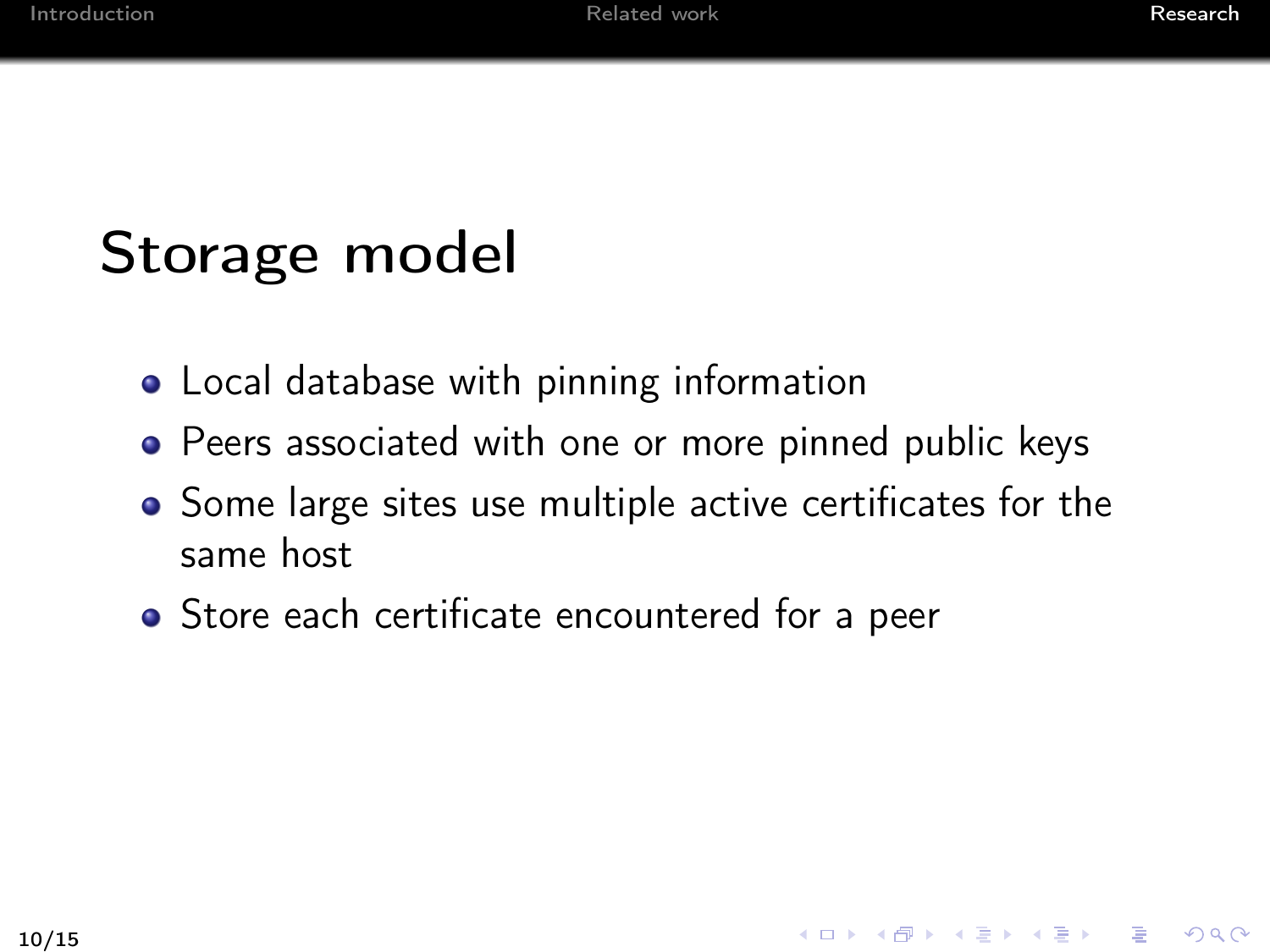### Verification process

- **•** Go through entries stored for a peer
- Check pinned public keys against certificate chain to be verified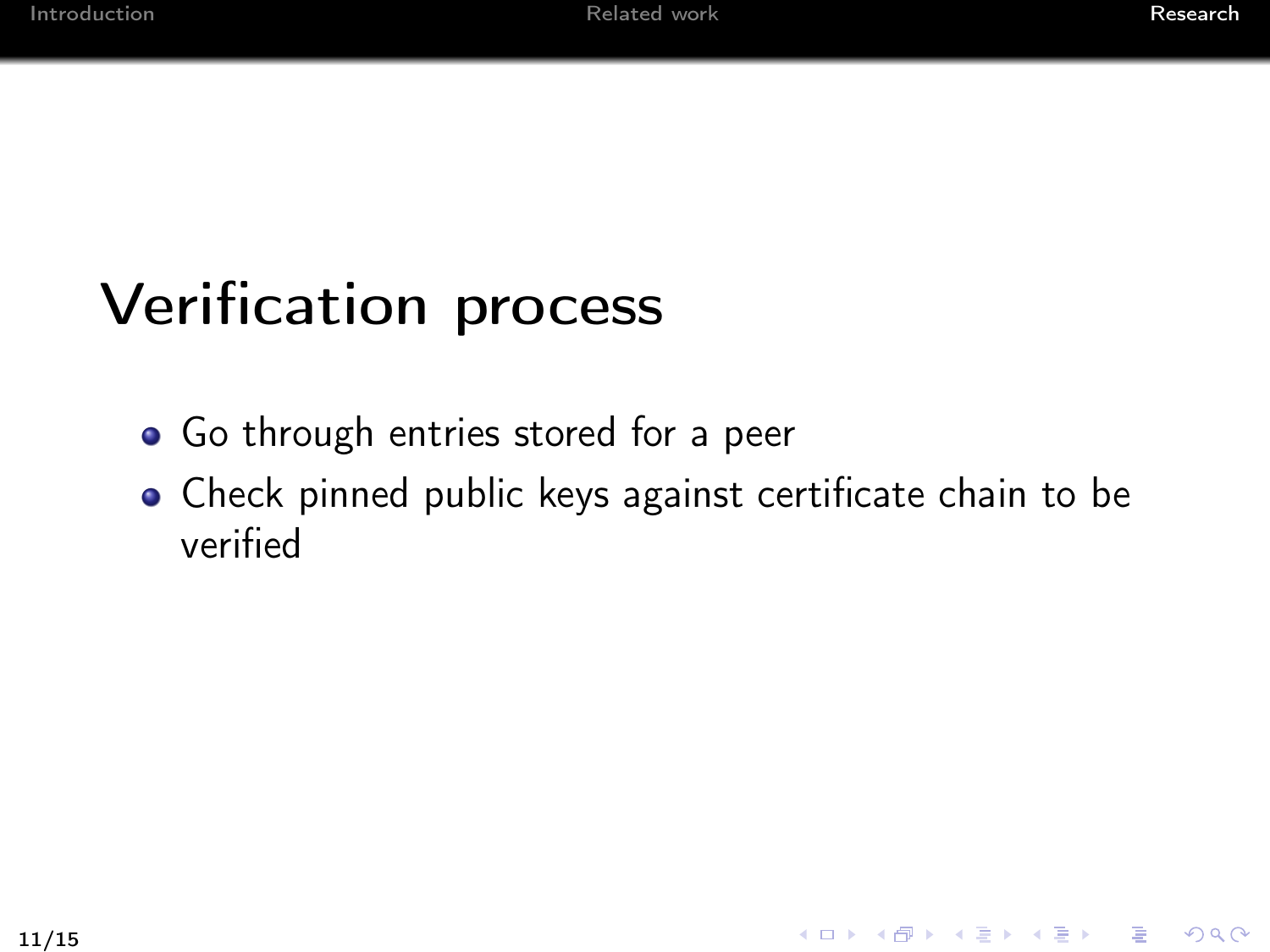K □ ▶ K @ ▶ K 할 X K 할 X - 할 X - 9 Q Q ^

# **Notifications**

- Show a dialog when a certificate change occurs
- Accept: pin public key at the chosen level
- Reject: mark public key as rejected, causes validation failure
- Continue: accept just once, do not pin it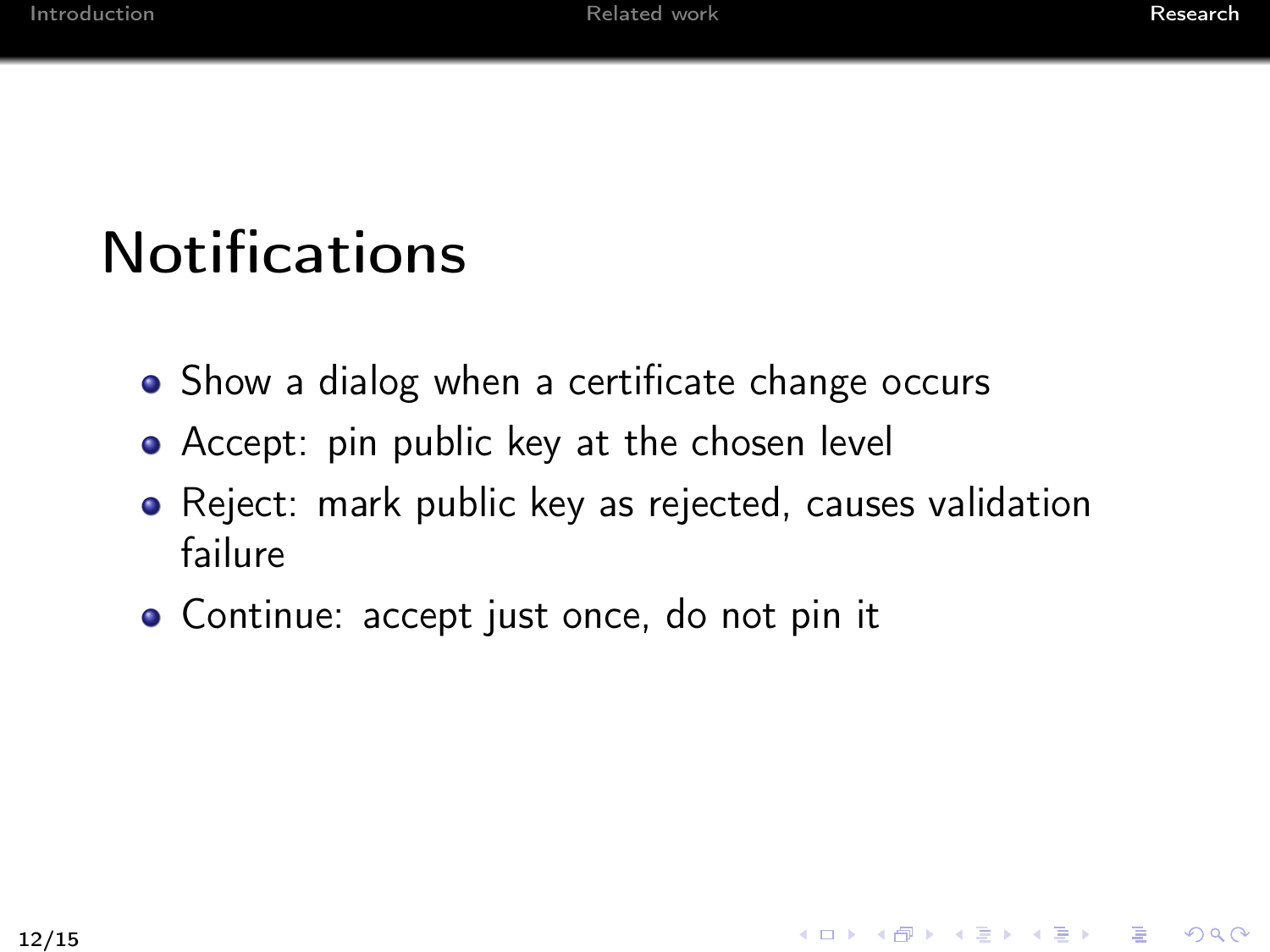

Public key change encountered for peer en.wikipedia.org:443 (tcp) in application curl-gnutls -i https://en.wikipedia.org



Certificate chain validation: Success.



DANE validation: No DANE data were found.

| <b>New Certificate</b>                                            |     | <b>Subject Name</b>                        |                              |
|-------------------------------------------------------------------|-----|--------------------------------------------|------------------------------|
| 26 times<br>Seen:                                                 |     | C (Country):                               | US.                          |
| First seen: 2013-02-03 04:46:53                                   |     | ST (State):                                | California                   |
| Last seen: 2013-02-06 00:35:19                                    |     | L (Locality):                              | San Francisco                |
| Certificate Hierarchy                                             | Pin | O (Organization):                          | Wikimedia Foundation, Inc.   |
| □ DigiCert High Assurance EV Root CA                              |     | CN (Common Name):                          | *.wikipedia.org              |
| □ DigiCert High Assurance CA-3                                    |     | <b>Subject Alternative Names</b>           |                              |
| *.wikipedia.org                                                   |     | DNS:                                       | *.wikipedia.org              |
|                                                                   |     | DNS:                                       | wikipedia.org                |
| Stored Certificate #1                                             |     | DNS:                                       | m.wikipedia.org              |
| 3 times<br>Seen:                                                  |     | DNS:                                       | *.m.wikipedia.org            |
| First seen: 2013-02-03 04:05:44<br>Last seen: 2013-02-03 04:39:33 |     | Critical:                                  | N <sub>o</sub>               |
|                                                                   |     | <b>Issuer Name</b>                         |                              |
| Certificate Hierarchy                                             | Pin | C (Country):                               | US.                          |
| $\Box$ CA Cert Signing Authority                                  |     | O (Organization):                          | DigiCert Inc                 |
| CAcert Class 3 Root                                               |     | OU (Organizational Unit): www.digicert.com |                              |
| *.nlnetlabs.nl                                                    |     | CN (Common Name):                          | DigiCert High Assurance CA-3 |

 $\Box$  Store additional pin instead of replacing existing ones

□ Pin public key for all hostnames the certificate is valid for (see Subject Name and Subject Alternative Name

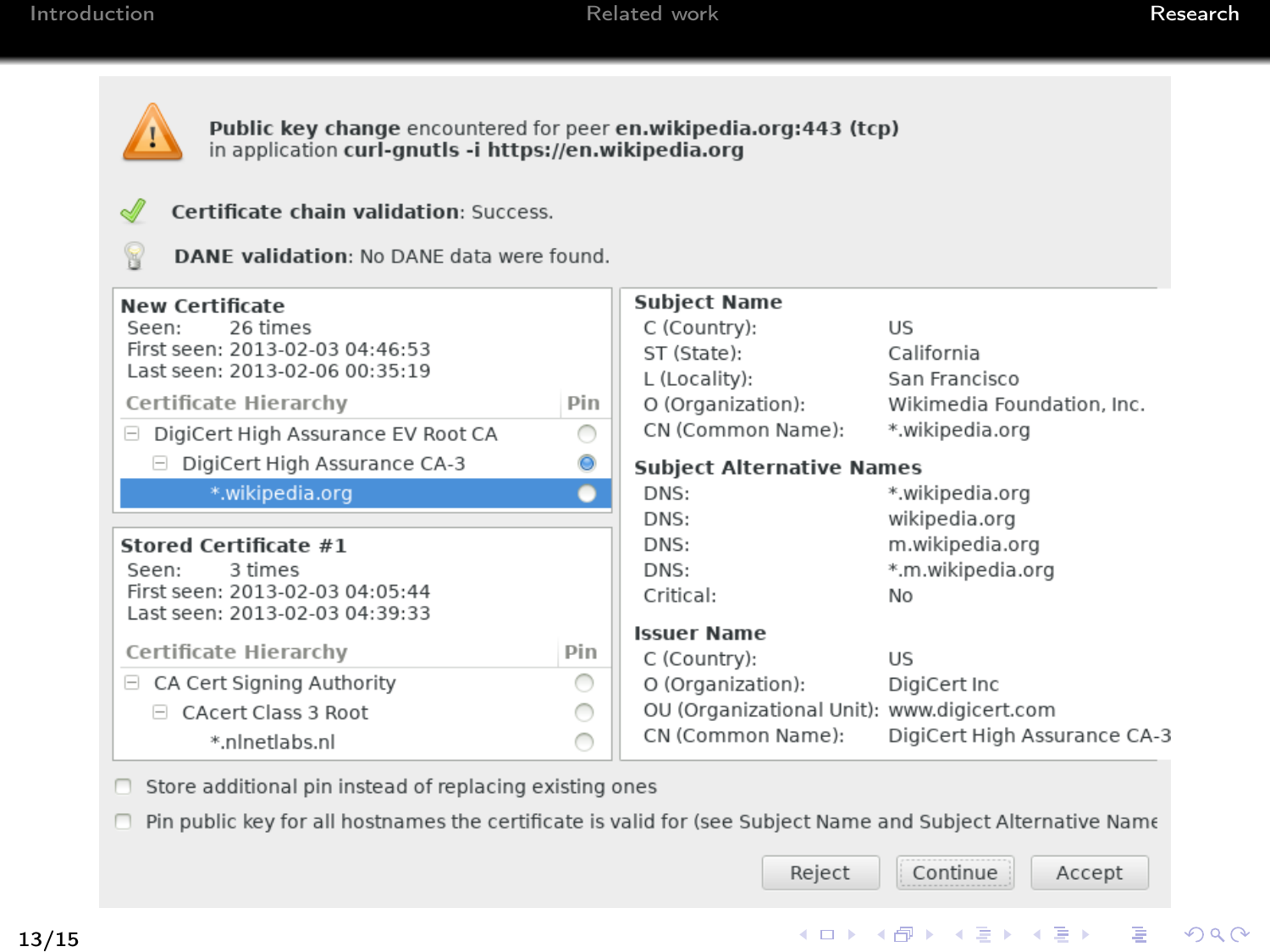### Usability

- Default pin level can be set: end entity, issuer CA, root CA
- Increasing pin level reduces the amount of notifications